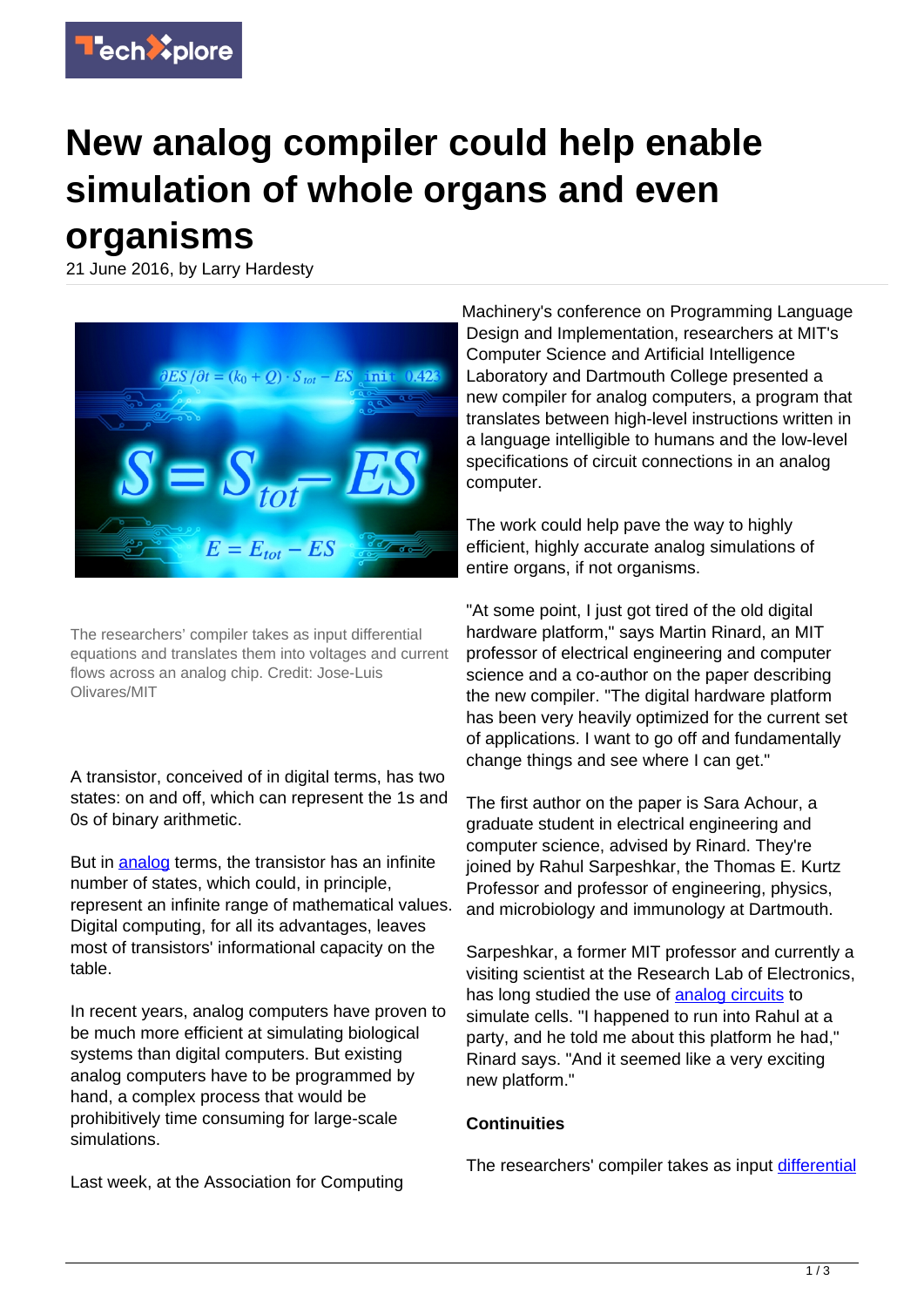

[equations](https://techxplore.com/tags/differential+equations/), which biologists frequently use to describe cell dynamics, and translates them into voltages and current flows across an analog chip. In principle, it works with any programmable analog device for which it has a detailed technical specification, but in their experiments, the researchers used the specifications for an analog chip that Sarpeshkar developed.

The researchers tested their compiler on five sets of differential equations commonly used in biological research. On the simplest test set, with only four equations, the compiler took less than a minute to produce an analog implementation; with the most complicated, with 75 differential equations, it took close to an hour. But designing an implementation by hand would have taken much longer.

Differential equations are equations that include both mathematical functions and their derivatives, which describe the rate at which the function's output values change. As such, differential equations are ideally suited to describing chemical reactions in the cell, since the rate at which two chemicals react is a function of their concentrations.

According to the laws of physics, the voltages and currents across an analog circuit need to balance out. If those voltages and currents encode variables Adrian Sampson, an assistant professor of in a set of differential equations, then varying one will automatically vary the others. If the equations describe changes in chemical concentration over time, then varying the inputs over time yields a complete solution to the full set of equations.

A digital circuit, by contrast, needs to slice time into thousands or even millions of tiny intervals and solve the full set of equations for each of them. And simulations—and build a compiler specialized for each transistor in the circuit can represent only one that case. I hope Sara, Rahul, and Martin keep of two values, instead of a continuous range of values. "With a few transistors, cytomorphic analog circuits can solve complicated differential equations—including the effects of noise—that would take millions of digital transistors and millions of digital clock cycles," Sarpeshkar says.

From the specification of a circuit, the researchers' compiler determines what basic computational operations are available to it; Sarpeshkar's chip includes circuits that are already optimized for types of differential equations that recur frequently in models of cells.

The compiler includes an algebraic engine that can redescribe an input equation in terms that make it easier to compile. To take a simple example, the expressions  $a(x + y)$  and  $ax + ay$  are algebraically equivalent, but one might prove much more straightforward than the other to represent within a particular circuit layout.

Once it has a promising algebraic redescription of a set of differential equations, the compiler begins mapping elements of the equations onto circuit elements. Sometimes, when it's trying to construct circuits that solve multiple equations simultaneously, it will run into snags and will need to backtrack and try alternative mappings.

But in the researchers' experiments, the compiler took between 14 and 40 seconds per equation to produce workable mappings, which suggests that it's not getting hung up on fruitless hypotheses.

"'Digital' is almost synonymous with 'computer' today, but that's actually kind of a shame," says computer science at Cornell University. "Everybody knows that analog hardware can be incredibly efficient—if we could use it productively. This paper is the most promising compiler work I can remember that could let mere mortals program analog computers. The clever thing they did is to target a kind of problem where analog computing is already known to be a good match—biological pushing in this direction, to bring the untapped efficiency potential of analog components to more kinds of computing."

 **More information:** Configuration synthesis for programmable analog devices with Arco. [DOI:](http://dx.doi.org/10.1145/2908080.2908116) [10.1145/2908080.2908116](http://dx.doi.org/10.1145/2908080.2908116)

## **Mapmaking**